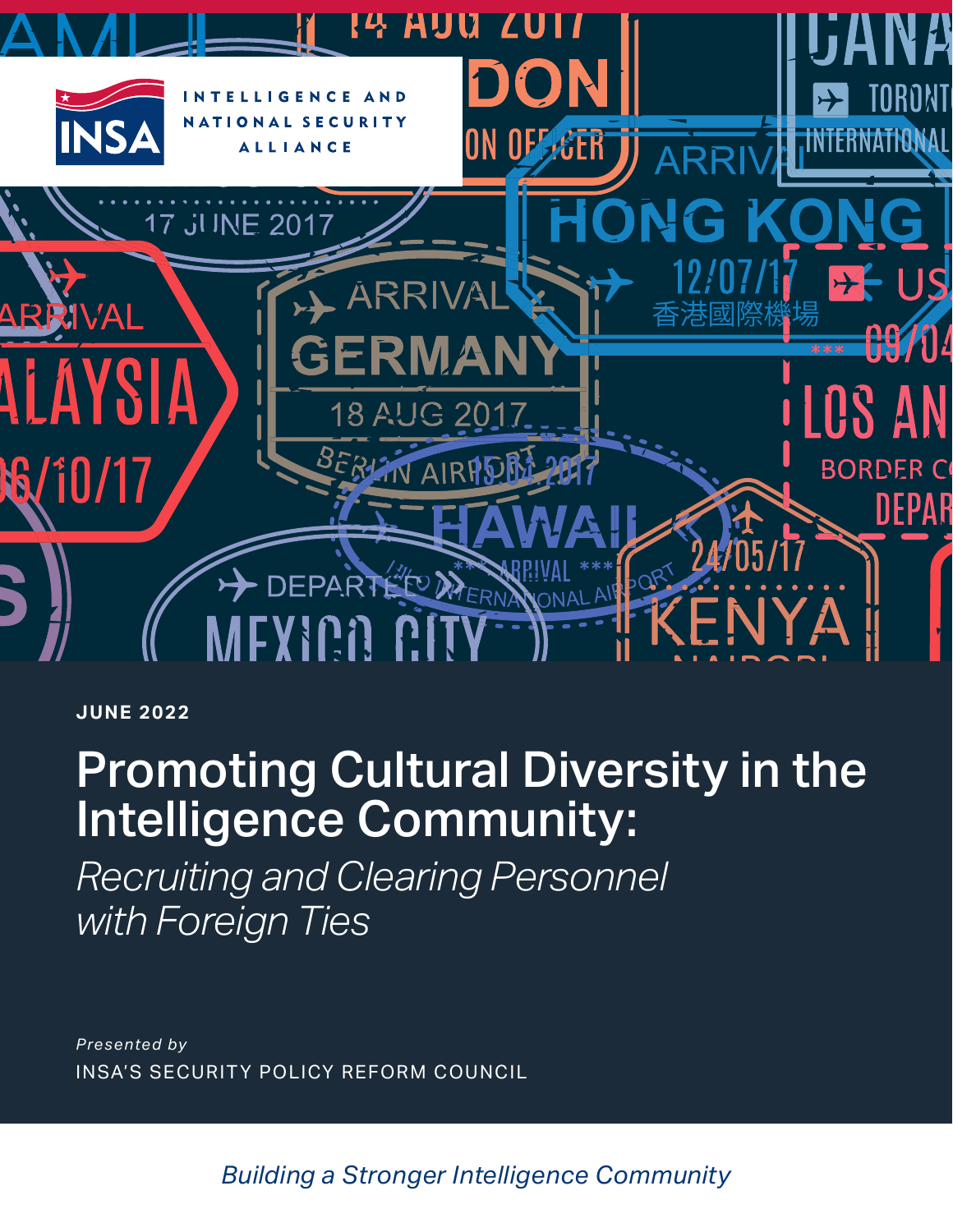A diverse workforce strengthens and enriches the Intelligence Community (IC) in many ways. Hiring individuals with different backgrounds and experiences fosters new ideas, challenges traditional biases, and draws on extensive cultural knowledge present in the American population. However, while the benefits of culturally diverse employees are well-understood in the IC, the security clearance process does not lend itself to hiring and clearing such individuals in a timely or effective manner. From a security perspective, the vital component for success in hiring individuals with foreign affiliations is establishing a responsive, adaptive, and effective background investigations program that is inclusive of the global environment.

The Director of National Intelligence (DNI) has established a goal to increase diversity in the national security workforce, which encompasses federal employees and industry, as part of a comprehensive diversity strategy.<sup>1</sup> While the notion of a diverse population covers a broad spectrum of demographics, one vital part is the recruitment, retention, and promotion of personnel with critical skill sets who are increasingly global in their backgrounds, life experiences, and associations. Such candidates possess first-hand international education, global life experiences, cultural awareness, native language speaking abilities, regional expertise, and keen analytical perspectives—all traits ODNI characterizes as enhancing IC mission performance.

To explore the challenges to onboarding individuals with such vital skills and perspectives, this paper focuses on the recruitment and retention of personnel who possess foreign ties, as well as the identification of solutions to enhance the vetting and adjudication of security clearances for these individuals.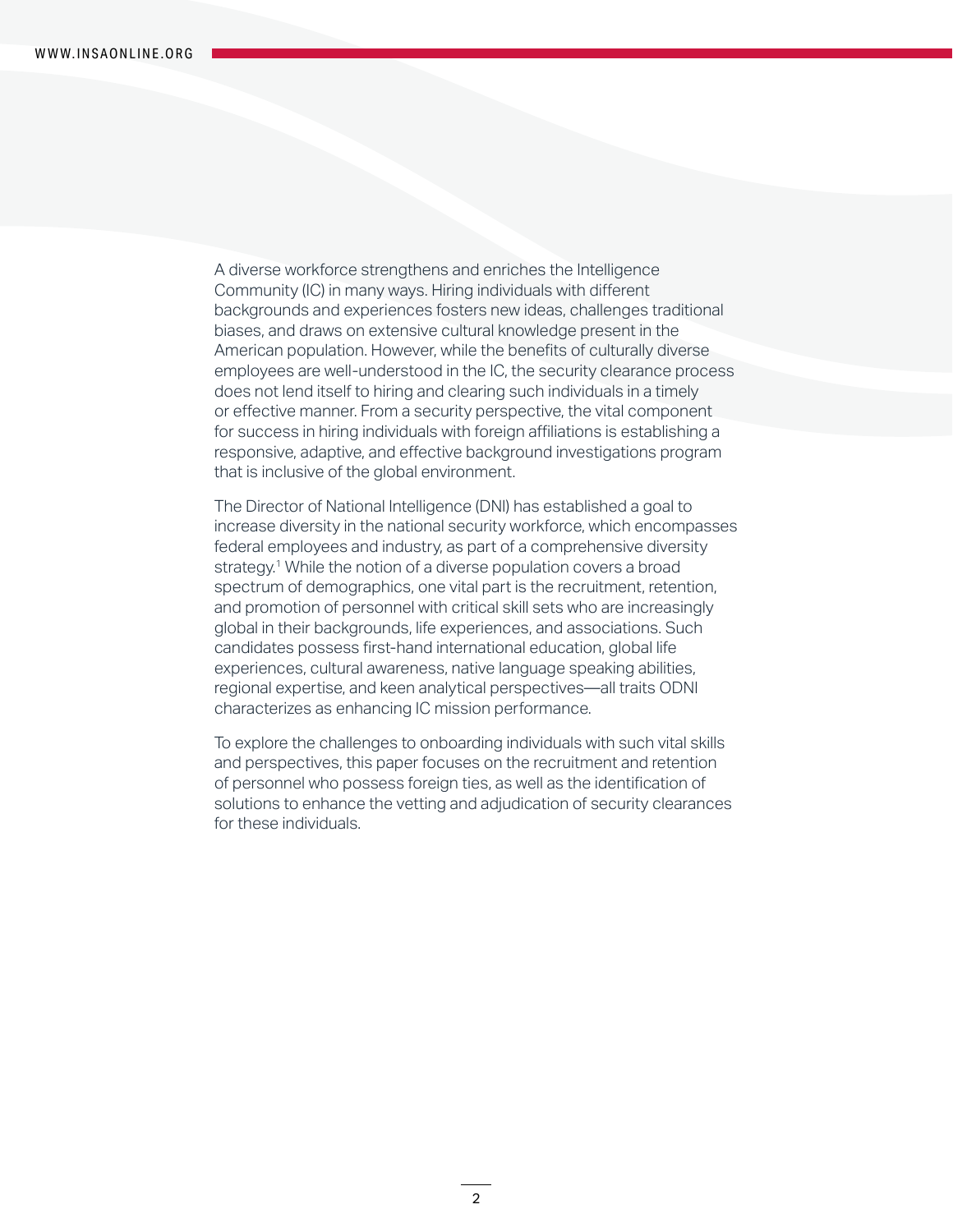#### BACKGROUND

One in eight residents of the United States is a native-born U.S. citizen with at least one immigrant parent.<sup>2</sup> These Americans—roughly 41 million people—have unique language skills and insights into their families' homelands that would be of great value to the IC. At the same time, from a security perspective, these overseas family ties create potential risks that must be identified and mitigated during the security clearance process.

In a marketplace characterized by a global competition for talent, the most qualified individuals for critical positions frequently have personal histories that tie them to foreign countries, either through travel,

or family members—principally because it can be difficult to access reliable information in many foreign countries. Investigators typically interview candidates' neighbors for insights into their behavior, for example,

overseas living, or personal, professional, or familial ties to non-U.S. nationals. In addition to cultural and language skilled, the IC also needs employees with Science, Technology, Engineering, and Math (STEM) skills that are in high demand in the commercial sector. Nearly half of the fulltime graduate students in U.S. natural sciences and engineering programs are foreign-born, according to the National Science Foundation.3 U.S. citizens in this group—some of whom have a desire to pursue careers in public service4—represent highly skilled candidates for cleared employment, yet have difficulty making it through the security process due to their foreign ties.

Some of the information that background investigations are designed to gather can

be difficult to compile when a candidate has spent significant time traveling or living overseas or if a candidate has large numbers of foreign contacts

66 To attract top talent

possessing technical skills and global perspectives, the Intelligence Community's security apparatus must re-examine historical assumptions about the risks posed to national security by foreign-born persons or those with close foreign ties.

which may not be possible overseas. And it can be difficult to assess whether a candidate's ties to foreign nationals pose security risks if those foreigners' own backgrounds cannot be evaluated. Candidates with foreign connections who cannot be vetted are often denied a clearance, as the investigative process is designed to eliminate any potential risk rather than to manage and mitigate it.

To attract top talent possessing technical skills and global perspectives, the IC's security apparatus must re-examine historical assumptions about the risks posed to national security by foreign-born persons or those with close foreign ties. The answer is not to lower security standards, but rather to perceive risk as something to be mitigated

rather than eliminated, and to apply newly introduced (and universal) screening and monitoring procedures to assess the risks, if any, of employees' foreign connections.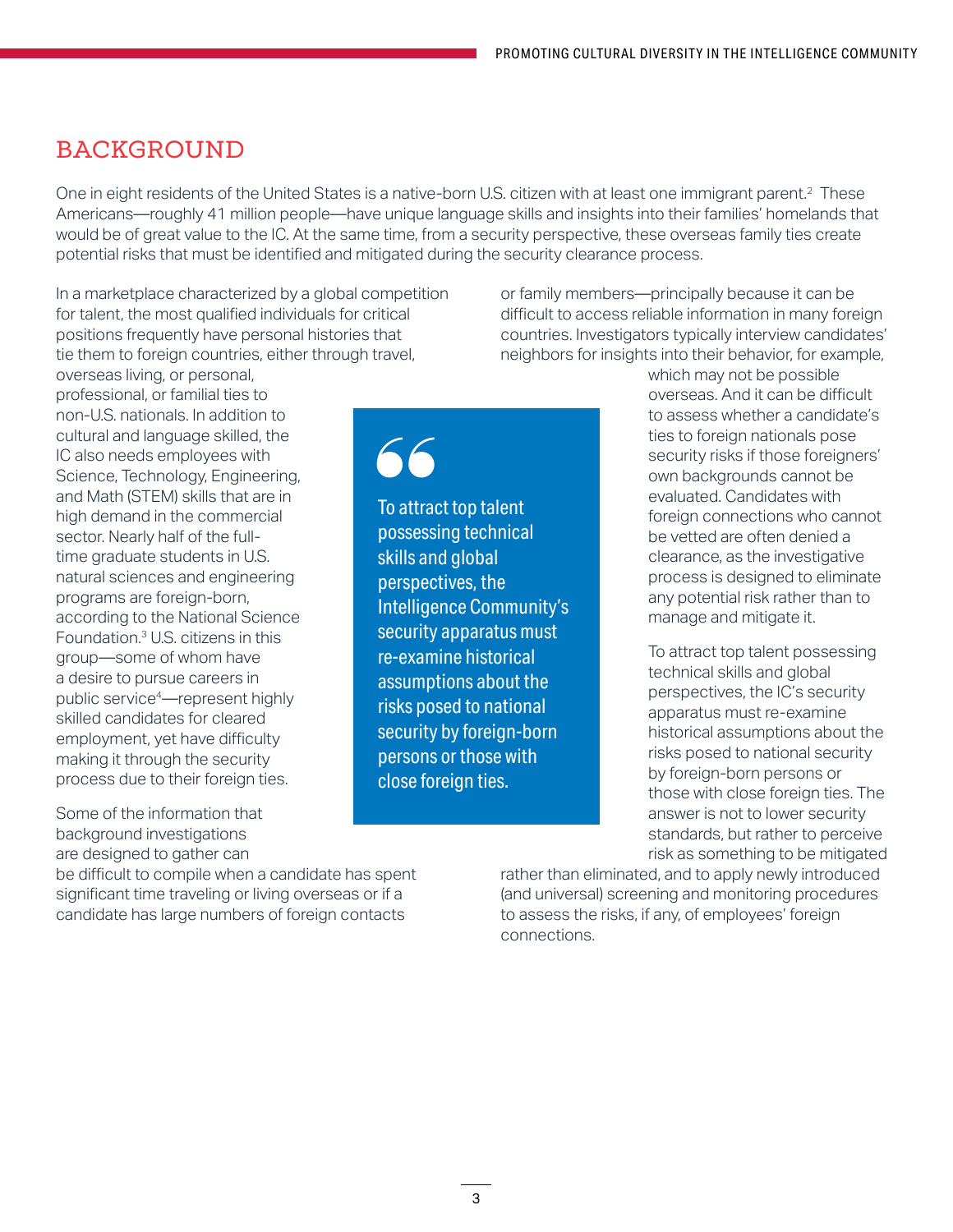#### OLD AND NEW WAYS FOR ASSESSING FOREIGN TIES

Longstanding approaches prioritizing risk avoidance must be overcome by a new risk-mitigation paradigm. Foreign affiliation or affinity is but one factor in determining suitability, fitness, and eligibility for the award of a security clearance—one that is balanced against the imperative to hire staff with the skills to address pressing national security challenges. In fact, the national security adjudicative guidelines explicitly state that any doubt shall always be decided in favor of national security, which for some "checklist oriented" personnel may promote a risk-averse paradigm.

The government's security apparatus has traditionally viewed foreign backgrounds and affiliations as creating risk. The National Security Adjudicative Guidelines<sup>5</sup> used for granting and revoking security clearances consider three types of potentially malign foreign ties in a candidate's background: Allegiance to the United States (Guideline A); Foreign Influence (Guideline B); and Foreign Preference (Guideline C). Candidates with such ties have found that federal agencies primarily focus on the *security concerns* centering around an individual's potential risks and vulnerabilities, rather than considering relevant *mitigating factors and measures.* Risk mitigation factors could include the limited frequency with which a candidate travels overseas or contacts foreign family members; the absence of known government connections of overseas family members; and the extent to which the government of the candidate's country of heritage is known to exploit diaspora members' access. Risk mitigation measures that may be instituted after a candidate's clearance could include proactive defensive programs that regularly evaluate highvalued employees whose backgrounds pose risks that cannot be discounted. Indeed, as the government's Trusted Workforce 2.0 initiative institutes universal continuous evaluation of cleared personnel, such persistent monitoring will be the rule for everyone with a clearance.

Investigators and adjudicators are prone to bias whether conscious or not—that could lead them to make assumptions about threats posed by candidates with foreign ties. They may instinctively treat a candidate with relatives in Belgium, for example, as inherently less risky than a candidate with relatives in Syria simply because of the state of U.S.-Belgian and U.S.-Syrian relations, or because of the greater terrorist threat emanating from Syria.<sup>6</sup> Training on conscious and unconscious bias would help officials ensure thorough investigations and objective adjudications regardless of such conjectures.7

Cleared contracting firms that support intelligence agencies have important equities in this issue. Many companies have committed to increasing diversity in their workforce, both to advance social equity and to ensure their work products include diverse perspectives that lead to better analysis and decisionmaking. However, companies' ability to hire workers who have foreign personal or family ties depends upon the government's willingness to grant these employees clearances. If the government is unable to adjudicate an applicant's foreign ties (or other issues) in a timely manner, the companies risk losing the employee to an organization that does not require a clearance—particularly in the science and engineering fields, in which commercial companies often hire faster and pay more than government agencies and cleared contractors. Therefore, for cleared industry to support its government clients effectively, the government's clearance process must address foreign connections in a way that appropriately mitigates risk and provides prompt adjudication decisions.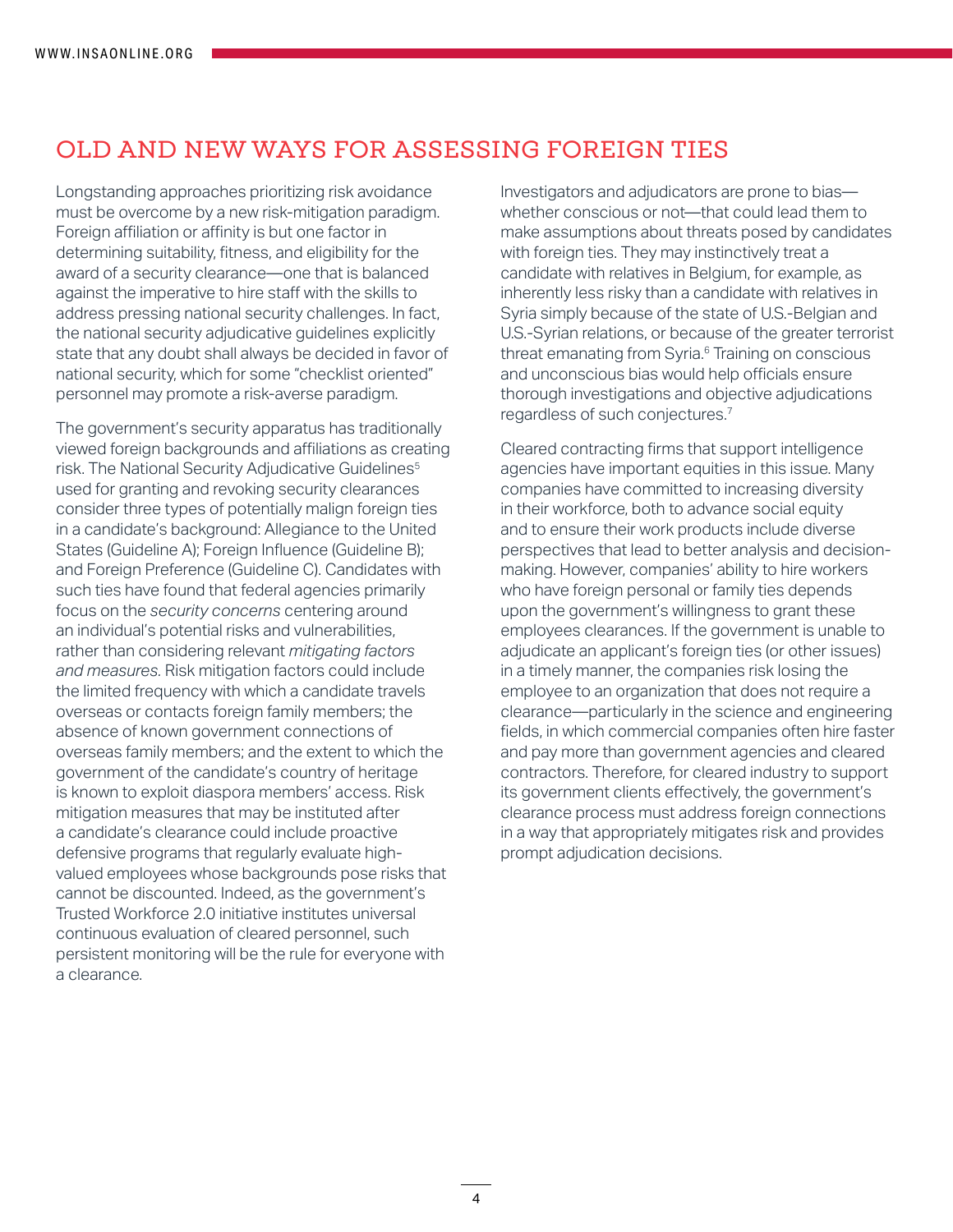## SUCCESS REQUIRES A HUMAN RESOURCES AND CHIEF SECURITY OFFICER PARTNERSHIP

To increase the number of candidates in the pipeline who have global skills and experience, agencies human resources and security components must collaborate on recruiting and hiring initiatives designed to maximize diversity. Such opportunities could include:

- Career forums engaging university affinity groups
- Grants and scholarships for candidates with nativelevel foreign language skills
- Internships that bring candidates into the hiring and clearance pipeline well before graduation
- Enhanced campus outreach and education regarding intelligence careers by IC guest speakers
- The development and dissemination of instructional materials, aimed at students with interests in national security careers, on how to manage and minimize foreign influence

Security professionals must work with recruiters and others engaged in such outreach efforts to ensure they can accurately present the obstacles and opportunities presented by the clearance process. A recruiter's "best guess" as to how the security process would treat a candidate's foreign ties would do a disservice to the candidate, and potentially prolong an already lengthy process.

Once a candidate submits security paperwork that includes information on foreign ties, relatives, and travel, security offices begin their investigations but rarely engage the candidate right up front with a counterintelligence lens to request additional or clarifying information. Investigators often have difficulties gathering information about what a candidate did overseas, whom he/she engaged, and what his/her contacts' backgrounds are—particularly in developing countries or adversary nations where such investigative methods are difficult to employ.

In such cases, investigators often conclude they are unable to assess the candidate's foreign ties and activities and thus unable to mitigate the risk of foreign influence. In such cases, security officials should engage candidates and provide them opportunities to explain potential roadblocks and request clarifying information. An open dialogue that facilitates trust and transparent two-way communication can enable candidates to provide additional information to facilitate investigations or address security concerns.

Once a candidate's clearance is successfully adjudicated and a security clearance is issued, the now-cleared employee typically has little communication with the security office except for recurring training and the submission of required reports. Proactive and frequent outreach to employees with foreign ties would help create trust-based relationships that encourage employees to be transparent and forthcoming about developments in their foreign contacts and relationships. Such an approach is consistent with new Federal Personnel Vetting Engagement Guidelines approved by the DNI and Office of Personnel Management Director (as the Security and Suitability Executive Agents, respectively) in February 2022. These guidelines call on the vetting process to "benefit from transparent, open, honest, and frequent communication" and to "proactively communicate expectations and guidance to individuals as they progress through the personnel vetting process."8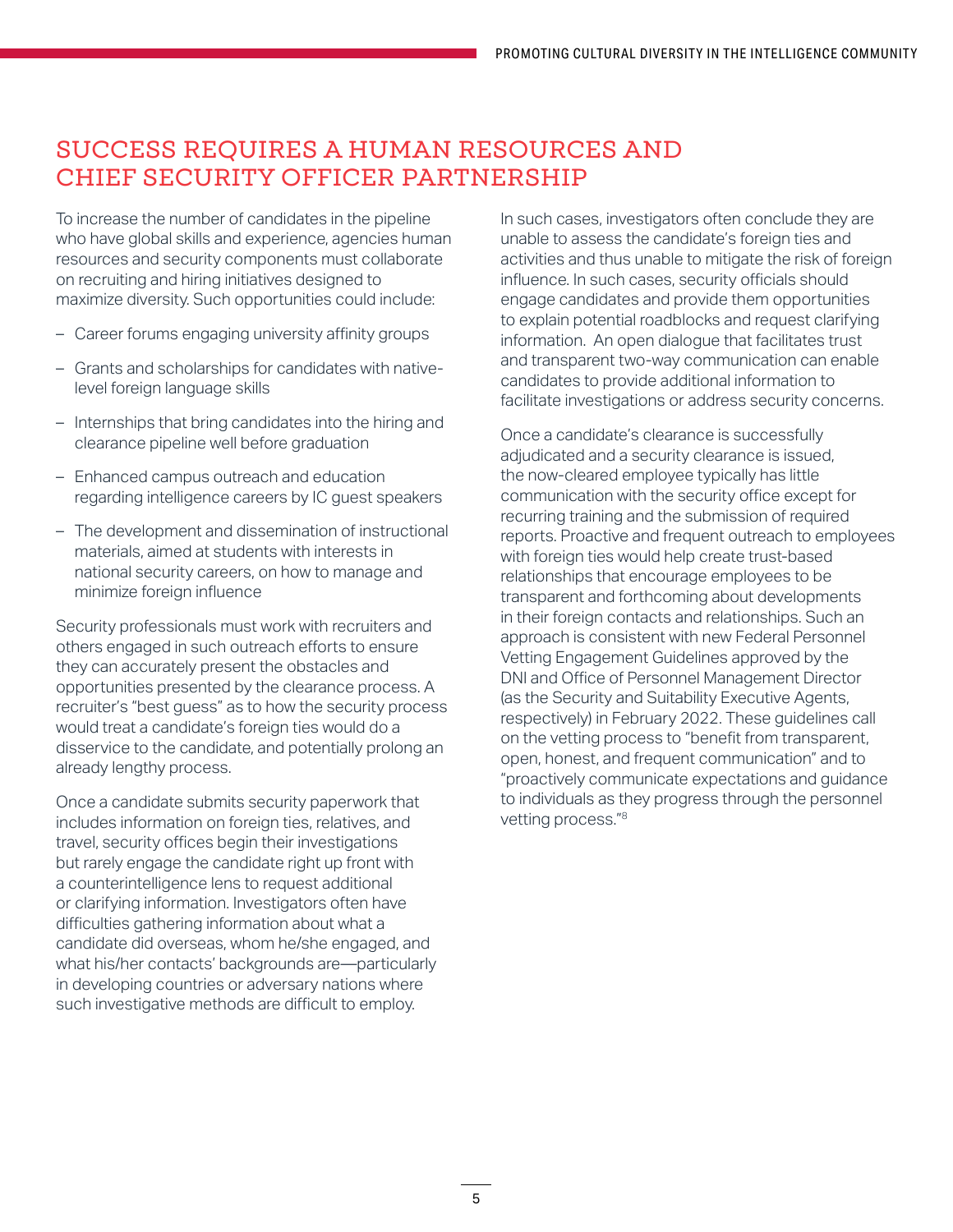## DUAL CITIZENSHIP CAN BE A COMPLICATING FACTOR

Adjudicative guidelines note that dual citizenship is not itself disqualifying and consider factors such as the "low national security risk" of the foreign nationality to mitigate potential security concerns.9 Some federal agencies nevertheless maintain strict policies that an individual must renounce their foreign citizenship to be employed by that agency. Such a requirement may be unacceptable to someone who has no foreign preference but who nonetheless needs to keep dual citizenship to visit overseas relatives easily, own property, or ensure their children maintain access to future educational and employment opportunities. Unnecessarily requiring candidates to renounce foreign citizenship could deter highly skilled individuals from pursuing employment in the Intelligence Community. (As a counterintelligence matter, requiring a candidate to surrender their citizenship at a foreign embassy could attract scrutiny by a foreign security service and actually create a security risk for a new employee where none existed before.)

Security officials should fully assess the circumstances associated with applicants' dual nationality through a detailed personal interview that explores not only the circumstances by which the candidate acquired citizenship, but also the reasons why the candidate may want to maintain it. Remaining risks may be mitigated by asking candidates to sign a binding agreement in which they commit to refrain from taking part in certain activities their foreign nationality may require or from exercising benefits it may confer. Compliance with such an agreement can be monitored by continuous evaluation and insider threat programs, as well as periodic re-attestations.

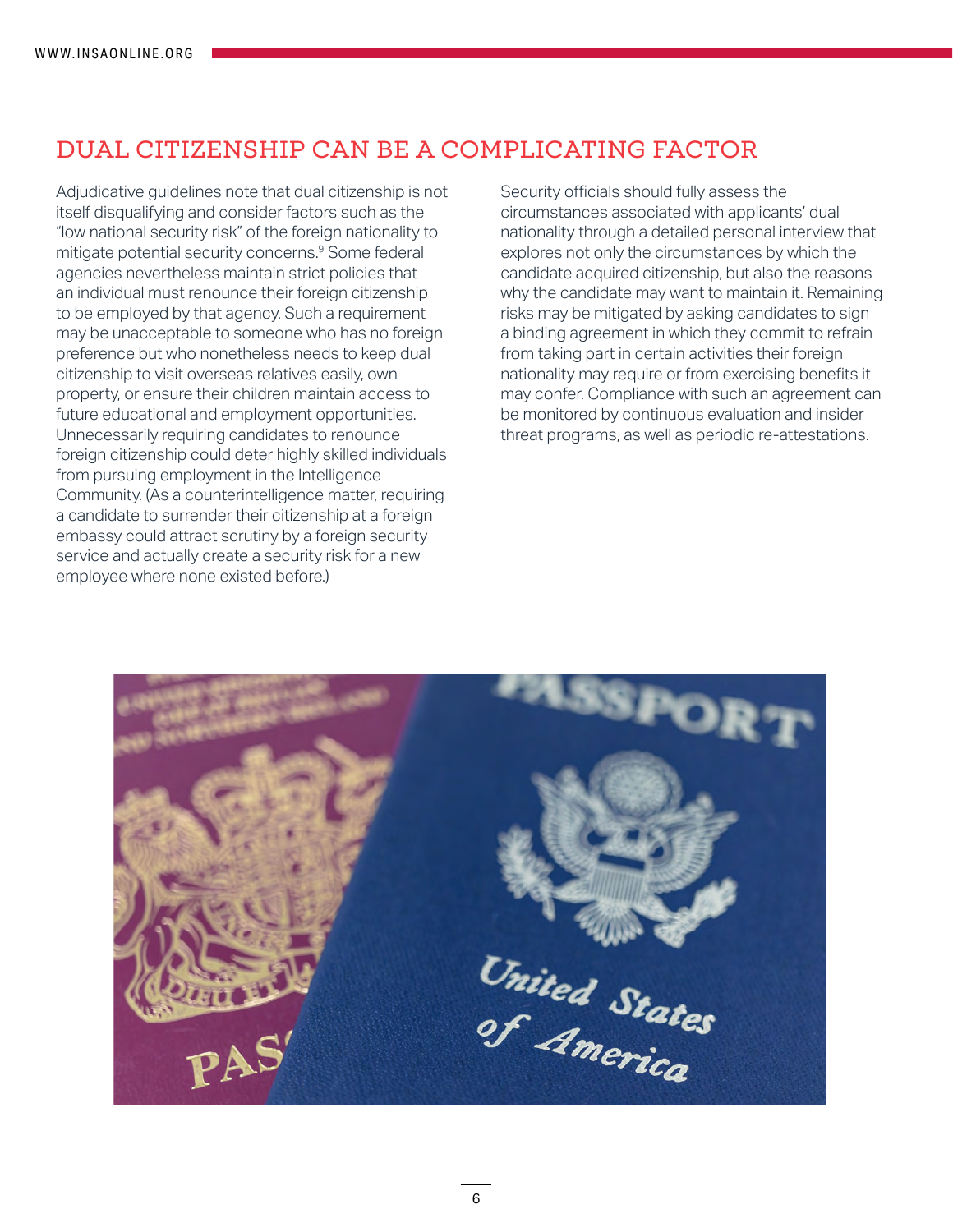### ACKNOWLEDGING AND CONFRONTING THE THREAT

Personnel with foreign connections are vulnerable to being targeted by foreign intelligence services. Security professionals must prepare these employees for this possibility. Such preparations must, over time, build a sufficiently strong sense of trust with employees so they feel able to report foreign approaches even if a foreign government threatens intensely personal repercussions for themselves and their family members. Employees are unlikely to volunteer information if they feel squeezed between a hostile foreign government and an intimidating, unsympathetic U.S. security apparatus.

Even as security officials work to build trust, they must also ensure that counterintelligence and insider threat tools are positioned to detect unreported foreign threats. Continuous vetting of trusted employees which uses a range of data sources to identify potentially concerning behavior on an ongoing basis can flag suspicious behaviors that employees do not voluntarily report. Counterintelligence polygraphs can be customized to explore the complex foreign ties of a candidate or employee with personal or family connections to a foreign country. By combining proactive outreach and traditional security tools, agencies can establish a positive, dynamic, and trusting relationship with higher risk employees, while continuously evaluating potential threats and vulnerabilities. As in arms control, trust but verify.

While government agencies are responsible for adjudicating clearances, both government agencies and cleared contractors monitor employees for behavior of concern during employment. Indeed,

As adjudicators learn lessons and identify best practices for mitigating risks associated with foreign preference, they should share their insights with industry so private companies can appropriately calibrate their insider threat methodologies.

the National Industrial Security Program Operating Manual (NISPOM), as revised in 2016, requires cleared contractors to establish and maintain programs to identify and mitigate insider threats.<sup>10</sup> As adjudicators learn lessons and identify best practices for mitigating risks associated with foreign preference, they should share their insights with industry so private companies can appropriately calibrate their insider threat methodologies.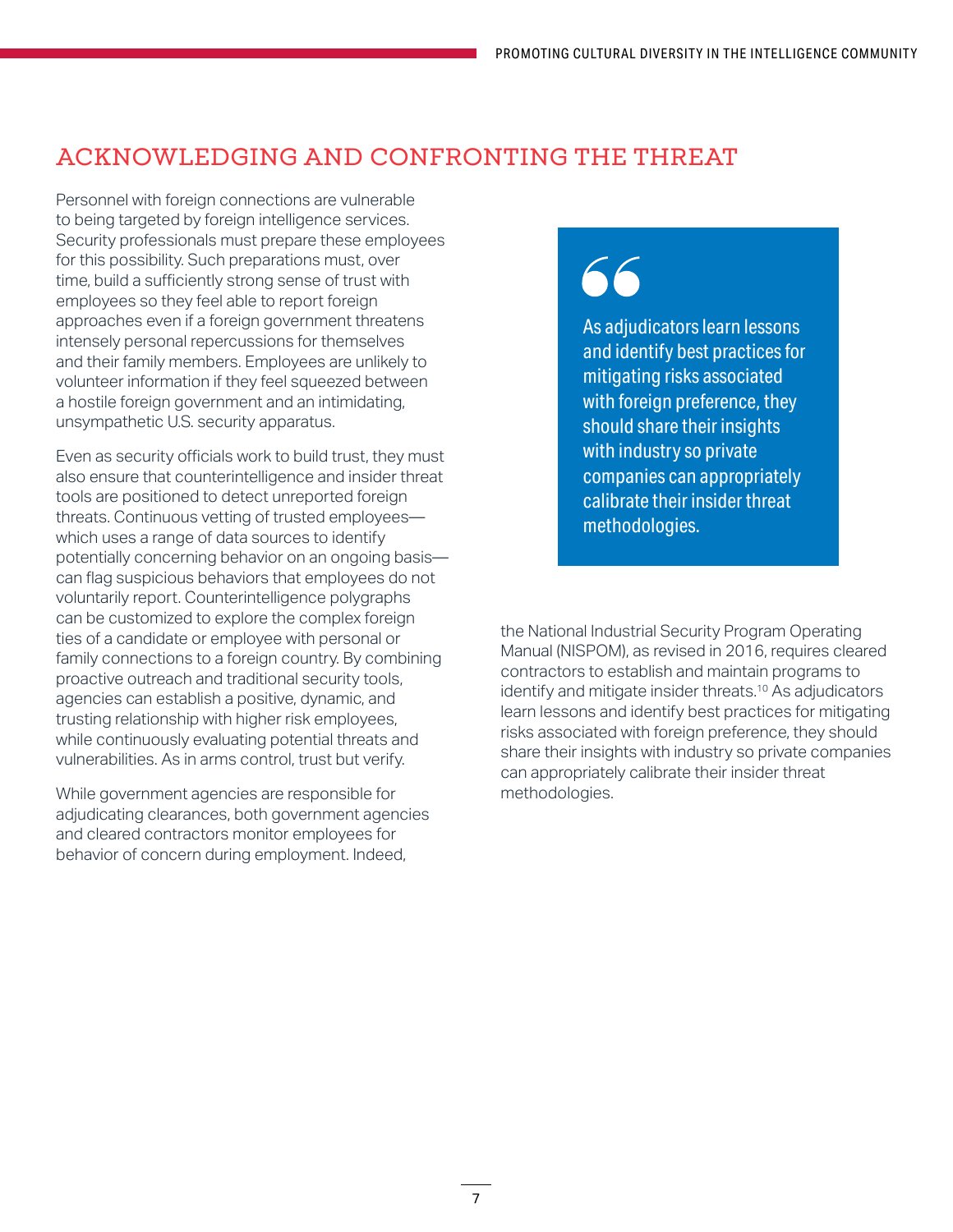#### RECOMMENDATIONS

Agencies can take a range of steps to more responsively address risks and vulnerabilities associated with candidates with foreign ties.

- Security staffs should train recruitment teams on practices regarding applicants' foreign ties so clearance processes can be presented accurately to candidates for employment.
- Mission-focused teams—principally collectors and analysts—should identify "essential skills" necessary to fill mission-critical roles. They should work with human resources and security to ensure that candidates with such skills—which may include native-level language fluency and cultural proficiency—do not easily get dropped from the clearance process because of foreign ties. Investigators should take extra steps to ensure that the information needed to adjudicate a clearance for such candidates is gathered and considered.
- Agencies should provide bias awareness training particularly extending to issues associated with ethnicity and national identity—to all officials responsible for recruitment, hiring, investigations, and adjudications.
- The Security Executive Agent, Suitability Security Agent, and all relevant stakeholders should review policies and procedures to ensure that their approach to mitigating risks from foreign ties is commensurate with the Intelligence Community's needs for critical skills.
	- > Review security forms to ensure candidates have ample opportunity to provide the data necessary to investigate foreign ties thoroughly. For example, simply requesting a foreign relative's or contact's name, address, date of birth, and employer name—as the SF-86 questionnaire for national security positions does—may not be sufficient to conduct a thorough assessment of the risk posed by the relative. Consider establishing a requirement for applicants to provide a biographical sketch, fully illuminating their foreign-born and immigration circumstances, foreign family members, foreign employment, ties to foreign governments, foreign assets, etc., to provide a baseline in the background investigation.
- > Review the Federal Investigative Standards and develop standard procedures for evaluating the importance and relevance of information gaps created by the inability to gather information overseas. If the Intelligence Community is to hire people with overseas experience, language skills, and cultural knowledge, the investigative process will need to identify measures to mitigate risks posed by such information gaps rather than deny clearances when such gaps exist.
- > Employ in-depth personal interviews to assess the reasons why candidates may wish to maintain dual citizenship and consider requiring that candidates sign binding agreements regarding the exercise of any benefits foreign nationality confers. Use continuous vetting and insider threat monitoring to confirm compliance.
- Direct that new employees with high-risk foreign ties receive in-depth security training and defensive counterintelligence briefings. Consider requiring such engagements at periodic intervals to ensure these employees are kept up-to-date on the tradecraft and tactics employed by relevant hostile nations.
- Agencies should periodically compile lessons learned and identify best practices for mitigating risks related to allegiance, foreign influence, and foreign preference.
- ODNI's National Counterintelligence and Security Center (NCSC), the Defense Counterintelligence and Security Agency (DCSA), and the Federal Bureau of Investigation (FBI) should periodically share lessons learned and best practices with industry so cleared contractors can effectively address foreign influence and foreign preference in their government-mandated insider threat programs.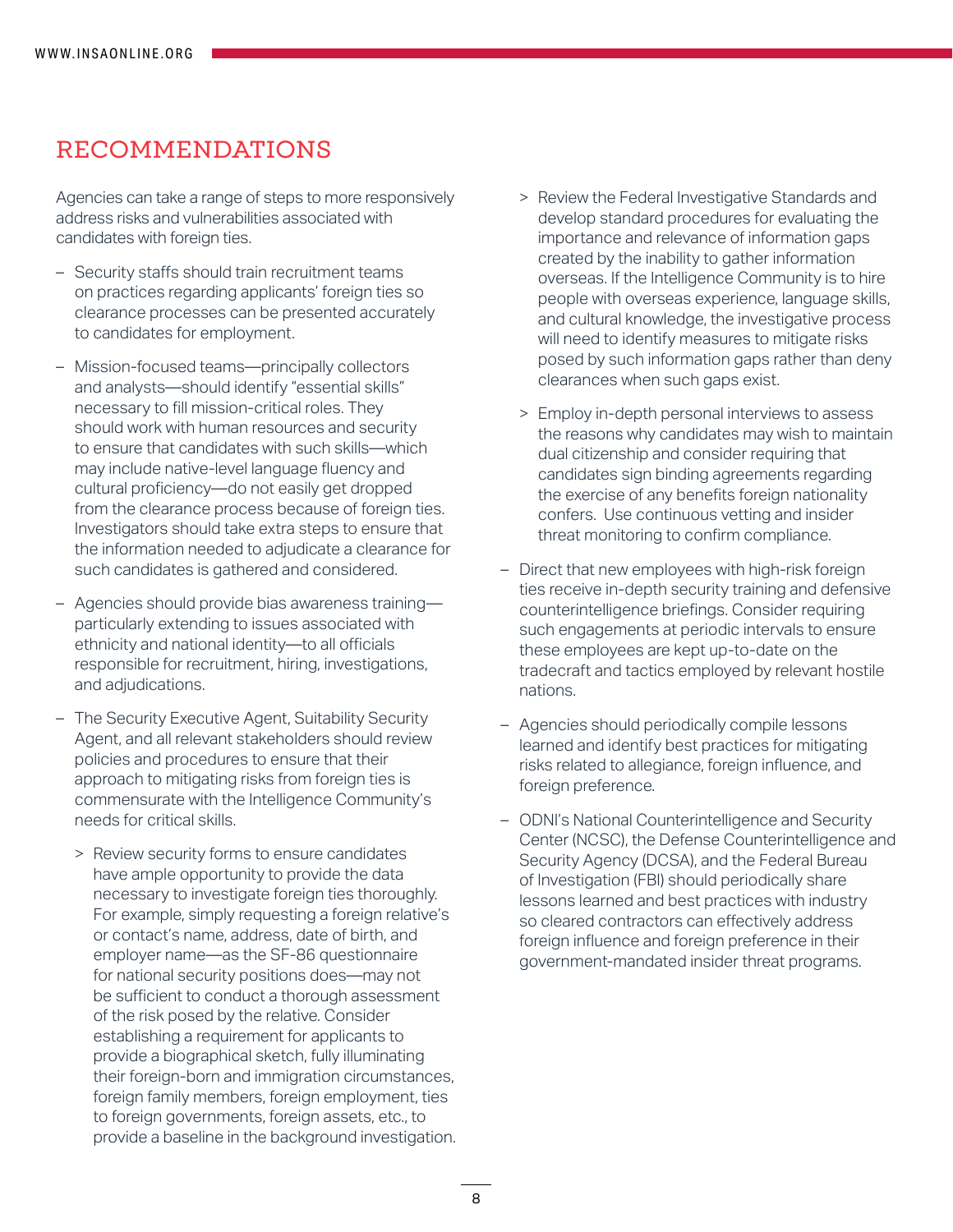#### CONCLUSION

A diverse workforce consisting of foreign-born U.S. citizens and individuals with international connections presents security and counterintelligence risks. However, it also provides the Intelligence Community with critical skill sets that enhance its performance and advance the national security mission. To take advantage of the skills these individuals possess, the IC must adjust its existing security and counterintelligence practices to ensure biases, presumptions, and unnecessary requirements do not deter candidates with foreign ties from applying for IC employment or needlessly prevent them from acquiring security clearances.

Innovative recruiting and vetting practices can identify, address, and mitigate challenges associated with personnel with foreign ties in the national security workforce. Success depends upon a shift from a risk-averse approach to a multilayered strategy of ongoing risk management. A defensive strategy that pays special attention to candidates' foreign ties will enable the Intelligence Community to embrace a more diverse workforce that can contribute significantly to the national security mission.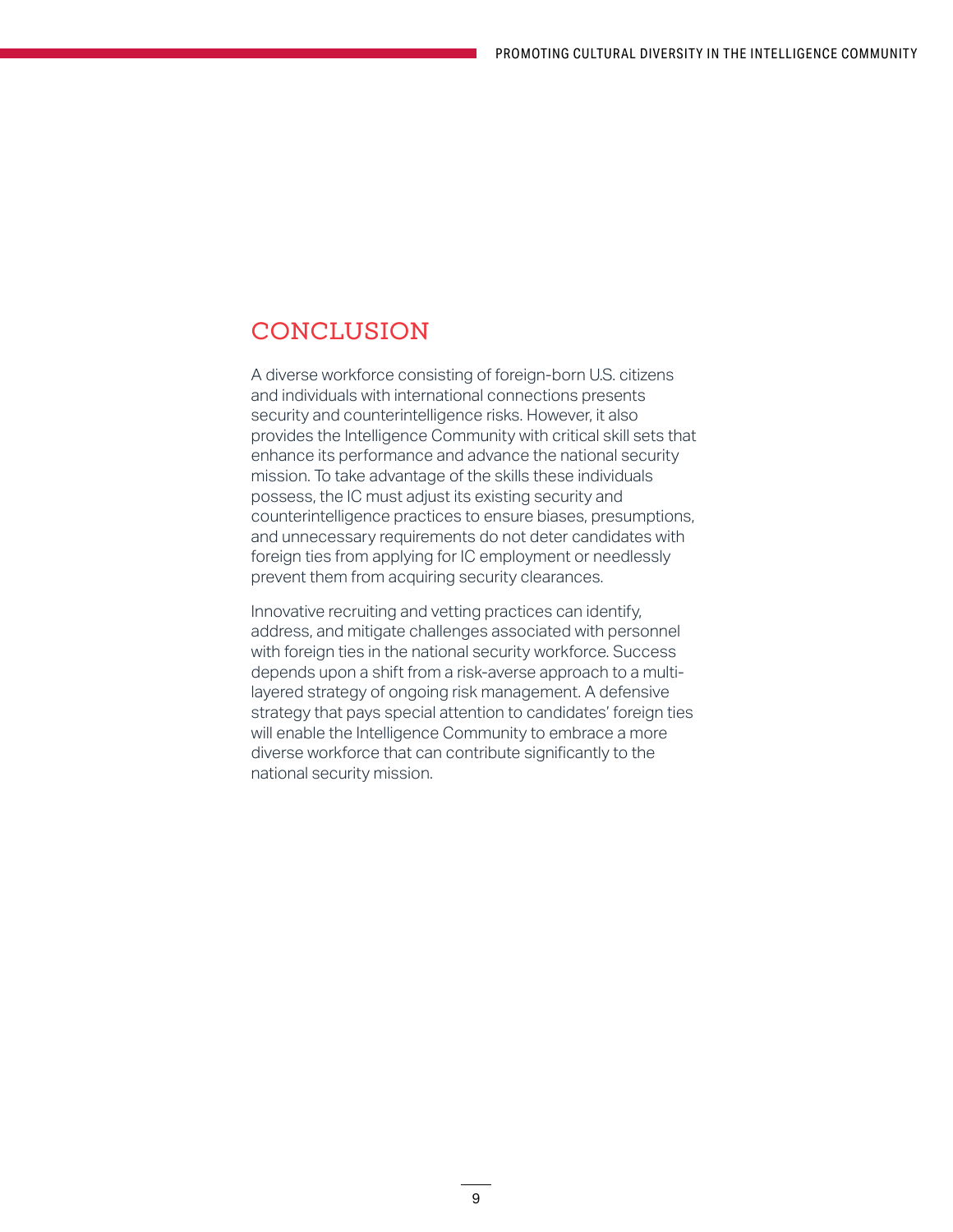#### REFERENCES

*<sup>1</sup>Office of the Director of National Intelligence, Joint Strategy to Advance Equal Employment Opportunity, Diversity, and Inclusion Within the United States Intelligence Community 2020-2023, August 2020. At https://www.dni.gov/files/EEOD/documents/2020-2023\_IC\_EEODI\_Joint\_Strategy\_-\_508.pdf.* 

*2American Immigration Council, "Immigrants in the United States," 2021. At https://www. americanimmigrationcouncil.org/sites/default/files/research/immigrants\_in\_the\_united\_states\_0.pdf.* 

*3National Science Foundation, "Foreign-Born Students and Workers in the U.S. Science and Engineering Enterprise," National Science Board Science and Engineering Indicators 2020, no date. At https://www.nsf. gov/nsb/sei/one-pagers/Foreign-Born.pdf.* 

*<sup>4</sup>Education Development Center, STEM Smart Brief: Preparing Students for College and Careers in STEM, March 22, 2013. At https://successfulstemeducation.org/resources/preparing-students-college-andcareers-stem.* 

*5Security Executive Agent Directive 4 (SEAD-4), National Security Adjudicative Guidelines, June 8, 2017. At https://www.dni.gov/files/NCSC/documents/Regulations/SEAD-4-Adjudicative-Guidelines-U.pdf.*

*<sup>6</sup>Adjudicative guidelines on foreign influence do require that "assessment of foreign contacts and*  interests should consider the country in which the foreign country or interest is located, including, but *not limited to, considerations such as whether it is known to target U.S. citizens to obtain classified or sensitive information or is associated with a risk of terrorism." That said, individual adjudicators could have very different (and possibly ill-informed) views about the nature of country-specific counterintelligence and terrorism threats. Moreover, some countries are not monolithic. The U.S.-allied government of Iraq's Kurdistan region, for example, poses a lesser counterintelligence and terrorist threat than the political parties tied to Shi'a militias that predominate in the Iraqi capital of Baghdad; as a result, foreign contacts in the Kurdistan region may merit different consideration than those in the rest of the country. See SEAD-4, Guideline B: Foreign Influence.* 

*7For insights on how organizations can identify and mitigate both conscious and unconscious bias in insider threat programs, see INSA, Strategies for Addressing Bias in Insider Threat Programs, January 2022. At https://www.insaonline.org/wp-content/uploads/2022/01/Bias-and-Insider-Threat-Programs-Paper.pdf.* 

*8DNI Avril Haines and OPM Director Kiran Ahuja, "Guidelines for Federal Personnel Vetting, Performance Management, and Engagement," Memorandum, February 10, 2022.* 

*<sup>9</sup>See SEAD-4, Guideline C: Foreign Preference.*

*10See NISPOM, DoD 5220.22-M, rev. May 18, 2016, sec. 1-202. At https://acqnotes.com/wp-content/ uploads/2014/09/DoD-522022M-National-Industrial-Security-Program-Operating-Manual-NISPOM-18- May-2016.pdf. See also Defense Security Service, Industrial Security Letter ISL 2016-02, rev. June 29, 2017. At https://www.dcsa.mil/Portals/91/Documents/CTP/tools/ISL2016-02.pdf.*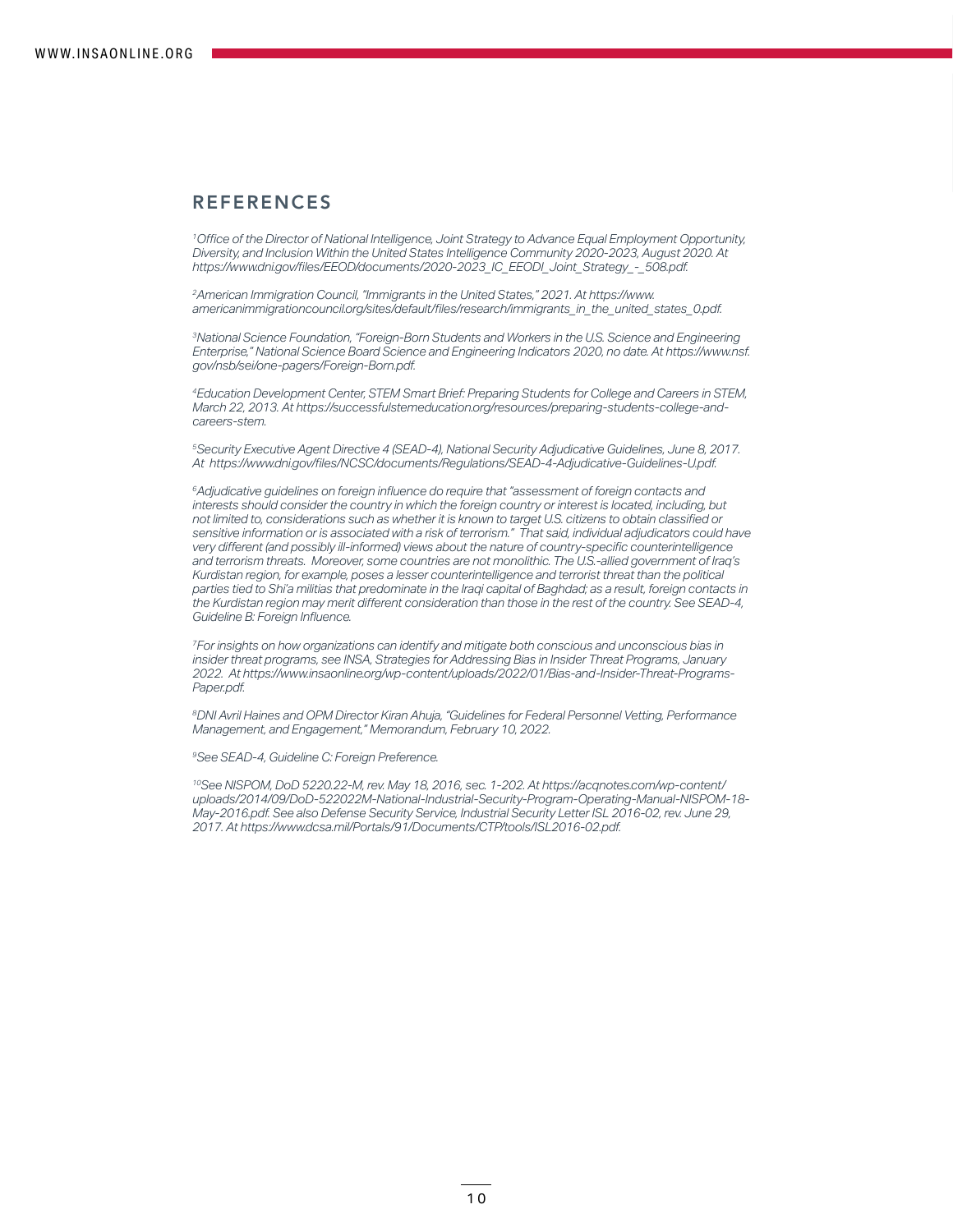

## ACKNOWLEDGEMENTS

INSA expresses its appreciation to the INSA members and staff who contributed their time, expertise, and resources to this paper.

#### INSA MEMBERS

Charlie Allen, *Chertoff Group; SPRC Chair* Katherine Hibbs Pherson, *Pherson Associates; SPRC Vice Chair* Jim Onusko, *LexisNexis Special Services, Inc*. Dennis Keith, *Leidos* Chris Sharpley, *LexisNexis Special Services, Inc.* Kylie Tokar, *Maxar* Phil Mahoney, *Northrop Grumman Corporation* Mary Rose McCaffrey, *Northrop Grumman Corporation* Michael Mullen

#### INSA STAFF

Suzanne Wilson Heckenberg, *President* John Doyon, *Executive Vice President*  Larry Hanauer, *Vice President for Policy*  Peggy O'Connor, *Communications and Policy Director* Rachel Thompson, *Fellow* Nicholas Damianos, *Intern*

# ABOUT INSA

The Intelligence and National Security Alliance (INSA) is a nonpartisan, nonprofit trade association dedicated to advancing collaborative, public-private approaches to intelligence and national security priorities. Through the application of industry expertise, leading-edge academic research and commercial best practices, INSA seeks to make the Intelligence Community more effective and efficient. Our 160+ member organizations and 4,000+ individual and associate members include senior executives and intelligence experts in the public, private and academic sectors.

# ABOUT INSA'S SECURITY POLICY REFORM COUNCIL

INSA's Security Policy Reform Council seeks to transform the paradigms that govern the design and execution of security policy and programs and to serve as a thought leader on security issues. The Council works with industry and government stakeholders to identify and mitigate security challenges, develop security solutions, and advocate for security reforms to enhance industry's ability to support and protect national security.